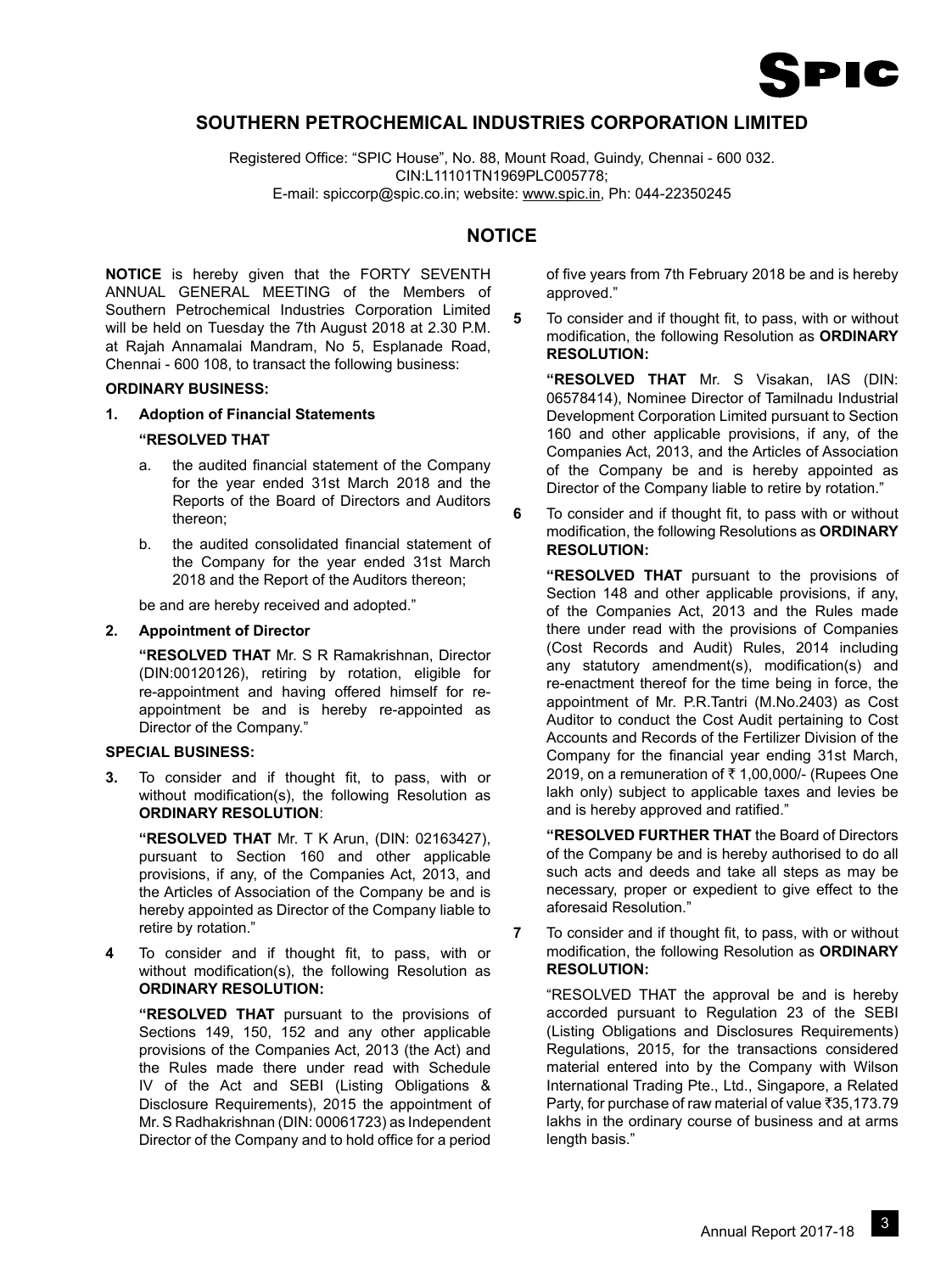

**8** To consider and if thought fit, to pass, with or without modification, the following Resolutions as **SPECIAL RESOLUTION:**

**"RESOLVED THAT** in supersession of the Special Resolution passed at the 46th Annual General Meeting held on 26th July 2017 and pursuant to the provisions of Section 186 and other applicable provisions, if any, of the Companies Act, 2013 (the Act) and the Rules made there under (including any statutory modification thereof for the time being in force and as may be enacted from time to time) and SEBI Regulations, subject to such approvals, consents, sanctions and permissions, as may be necessary, consent of the Members of the Company be and is hereby accorded to the Board of Directors of the Company (hereinafter referred to as the "Board", which term shall include any Committee constituted by the Board or any person(s) authorized by the Board), to invest in 4,68,50,000 equity shares of  $\bar{\tau}$  10/- each of M/s. Tuticorin Alkali Chemicals and Fertilizers Limited (TFL) at par or at such price determined as per appropriate method of valuation, if applicable, arising out of conversion of outstanding unsecured loan and other receivables aggregating ₹ 29.81 Crore (Rupees Twenty Nine Crore and Eighty One Lakh) and 20,00,000 5% Redeemable Cumulative Preference Shares of  $\bar{x}$ 100/- each held by the Company, in pursuance of the Consent Affidavit given to National Company Law Tribunal as Promoter of TFL, notwithstanding that the aggregate of the loans given or guarantees provided or securities subscribed / acquired or loans / guarantees to be given and / or securities to be subscribed / acquired by the Company may collectively exceed the limits prescribed under Section 186 of the Act over and above the limits approved by the Members for investment in the securities of other body corporate(s)."

**"RESOLVED FURTHER THAT** for the purpose of giving effect to this Resolution, the Board be and is hereby authorised to take from time to time all decisions and such steps as may be necessary, expedient or desirable for making such investments and to execute agreements, documents, deeds, writings, papers as may be required, settle any question or doubt that may arise thereto and do all such acts, deeds, matters and things, as it may in its absolute discretion, deem fit, necessary or appropriate".

**9** To consider and if thought fit, to pass with or without modification(s), the following Resolution as **Special Resolution:**

**"RESOLVED** that pursuant to Sections 185, 186 and other applicable provisions, if any of the Companies Act, 2013 (the Act) and the Rules made thereunder (including any statutory modification thereof), subject to such approvals, consents sanctions, permissions, as may be necessary, and the Articles of Association of the Company, consent of the Members of the Company be and is hereby accorded to the Board of Directors of the Company (hereinafter referred to as the "Board", which term shall include any Committee constituted by the Board or any person(s) authorized by the Board to exercise the powers conferred on the Board by this resolution) to provide security by way of pledge of equity shares held/to be held in Greenam Energy Private Limited (Greenam) for a value not exceeding  $\bar{\tau}$  12 Crores (Rupees Twelve Crore only) in favour of Indian Renewable Energy Development Agency Limited (IREDA) and to give an Undertaking to IREDA for non-disposal of equity shares of Greenam held/to be held by the Company during the tenure of the facility and to infuse additional funds to meet the shortfall in the resources of Greenam for completing the project."

**"RESOLVED FURTHER THAT** for the purpose of giving effect to this resolution, the Board be and is hereby authorised to take from time to time all decisions and such steps as may be necessary, expedient or and to execute agreements, documents, deeds, writings, papers as may be required, settle any question or doubt that may arise thereto and do all such acts, deeds, matters and things, as it may in its absolute discretion, deem fit, necessary or appropriate."

> (By Order of the Board) For SOUTHERN PETROCHEMICAL INDUSTRIES CORPORATION LTD.

| Place: Chennai     | M B Ganesh |
|--------------------|------------|
| Date: 14 June 2018 | Secretary  |

#### **NOTES:**

- (A) a. Share Transfer Register of the Company will remain closed from 1st August 2018 to 7th August 2018 (both days inclusive).
	- b. The Explanatory Statement pursuant to Section 102 (1) of the Companies Act, 2013, (the Act) in respect of items 3 to 9 is annexed hereto.
	- c. A MEMBER ENTITLED TO ATTEND AND VOTE AT THE ANNUAL GENERAL MEETING (AGM) OF THE COMPANY MAY APPOINT A PROXY / PROXIES TO ATTEND AND VOTE INSTEAD OF HIMSELF/ HERSELF. SUCH PROXY NEED NOT BE A MEMBER OF THE COMPANY.

The instrument appointing proxy should be deposited at the Registered Office of the Company not less than forty-eight hours before commencement of the AGM. Proxy forms submitted on behalf of companies, societies, etc., must be supported by an appropriate resolution/authority, as applicable. Pursuant to the provisions of Section 105 of the Act, a person shall not act as a proxy for more than 50 (fifty) Members and holding in aggregate not more than 10% (ten percent) of the total share capital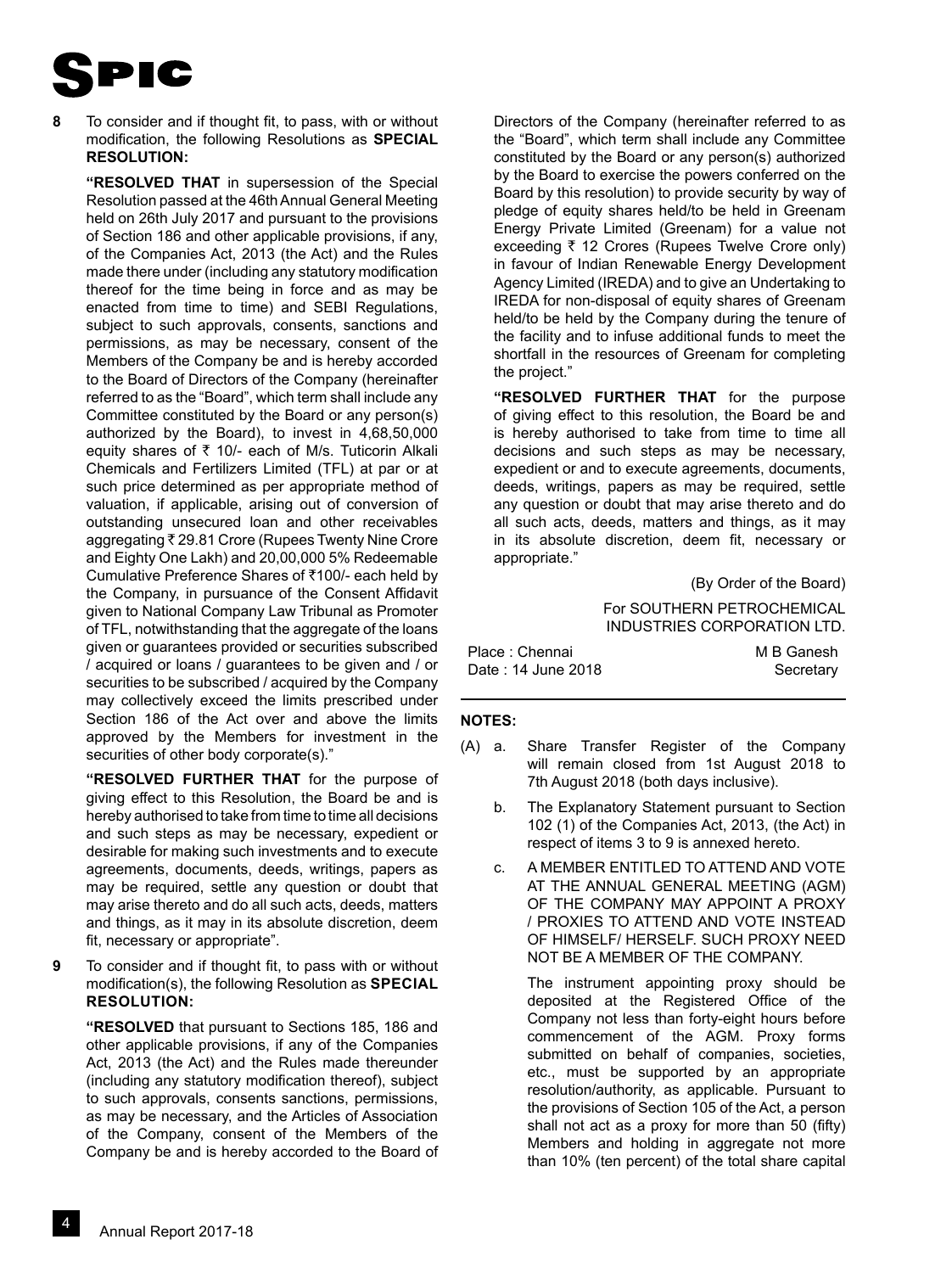

of the Company carrying voting rights. However, a single person may act as a proxy for a Member holding more than 10% (ten percent) of the total share capital of the Company carrying voting rights provided that such person shall not act as a proxy for any other person / shareholder.

- d. Members holding shares in physical form are advised to inform the Company of any change in address or demise of any Member.
- e. The Securities and Exchange Board of India (SEBI) has mandated the submission of Permanent Account Number (PAN) of Members holding shares in physical form and should submit self attested copy of their PAN details to the Company while sending physical share certificates for transfer / transmission.
- f. Details under Regulation 36 of SEBI (Listing Obligations and Disclosure Requirements) Regulations, 2015 in respect of the Directors seeking appointment / re-appointment at the Annual General Meeting forms integral part of the Notice. Such Directors have furnished the requisite declarations for their appointment / reappointment.
- g. Electronic copy of the Notice of the 47th Annual General Meeting (47th AGM) of the Company inter alia indicating the process and manner of electronic-voting (e-voting) along with Attendance Slip and Proxy Form are being sent to all the Members whose email IDs are registered with the Company / Depository Participants(s) for communication purposes unless any Member has requested for a hard copy of the same. For Members who have not registered their email address, physical copies of the Notice of the 47th AGM of the Company inter alia indicating the process and manner of e-voting along with Attendance Slip and Proxy form are being sent in the permitted mode (Registered Post/ Speed Post / Courier).

 Members are advised to register/update their e-mail addresses and enable the Company to send Notice, Financial Statements and other documents in electronic form.

- h. Members may also note that the Notice of the 47th AGM and the Annual Report will be available on the website of the Company.
- i. A person who has participated in e-voting is not debarred from participating in the meeting physically though he shall not be eligible to vote in the meeting again and his earlier vote cast electronically shall be treated as final. In terms of the provisions of Section 107 read with Section 109 of the Act there will be no voting by show of hands at the meeting and hence the provisions relating to demand for poll by the Members

would not be relevant. The Chairman of the meeting will regulate the meeting and voting on the resolutions in accordance with the provisions of the Act and the applicable Rules and Listing Regulations.

- j. The facility for voting through ballot paper shall be made available at the meeting and Members attending the meeting who have not already cast their vote by remote e-voting shall be able to exercise their right at the meeting.
- k. The voting rights of Members shall be in proportion to their shares of the paid-up equity share capital in the Company as on 31st July 2018, the cut-off-date.
- l. Members holding shares in single name are advised to avail the facility of nomination in respect of shares held by them pursuant to the provisions of Section 72 of the Act, read with the Rules made thereunder. Members holding shares in physical form desiring to avail this facility may send their nomination in the prescribed Form No. SH-13 duly filled to the Company. The Nomination Form is also available in the website of the Company. Members holding shares in electronic form may contact their respective Depository Participant(s) for availing this facility.

# **Inspection of Documents:**

All material documents relating to the items of business set out in the Notice are available for inspection by the Members at the Registered Office of the Company on all working days except Saturday and Sunday between 11.00 A.M. and 1.00 P.M. prior to the date of the Meeting.

(B) Voting through electronic means:

In compliance with the provisions of Section 108 of the Companies Act, 2013 and Rule 20 of the Companies (Management and Administration) Rules, 2014, the Company is providing to its Members facility to exercise their right to vote at the 47th AGM by electronic means and the business may be transacted through electronic- voting services provided by CDSL.

# **INSTRUCTIONS FOR MEMBERS FOR VOTING ELECTRONICALLY ARE AS UNDER:-**

- (i) The voting period begins on 4th August 2018 (9.00 a.m.) and ends on 6th August 2018 (5.00 p.m.). During this period, the shareholders of the Company, holding shares either in physical form or in dematerialized form, as on 31st July 2018 (cut off date) may cast their vote electronically. The e-voting module shall be disabled by CDSL for voting thereafter.
- (ii) Shareholders who have already voted prior to the meeting date will not be entitled to vote at the meeting venue.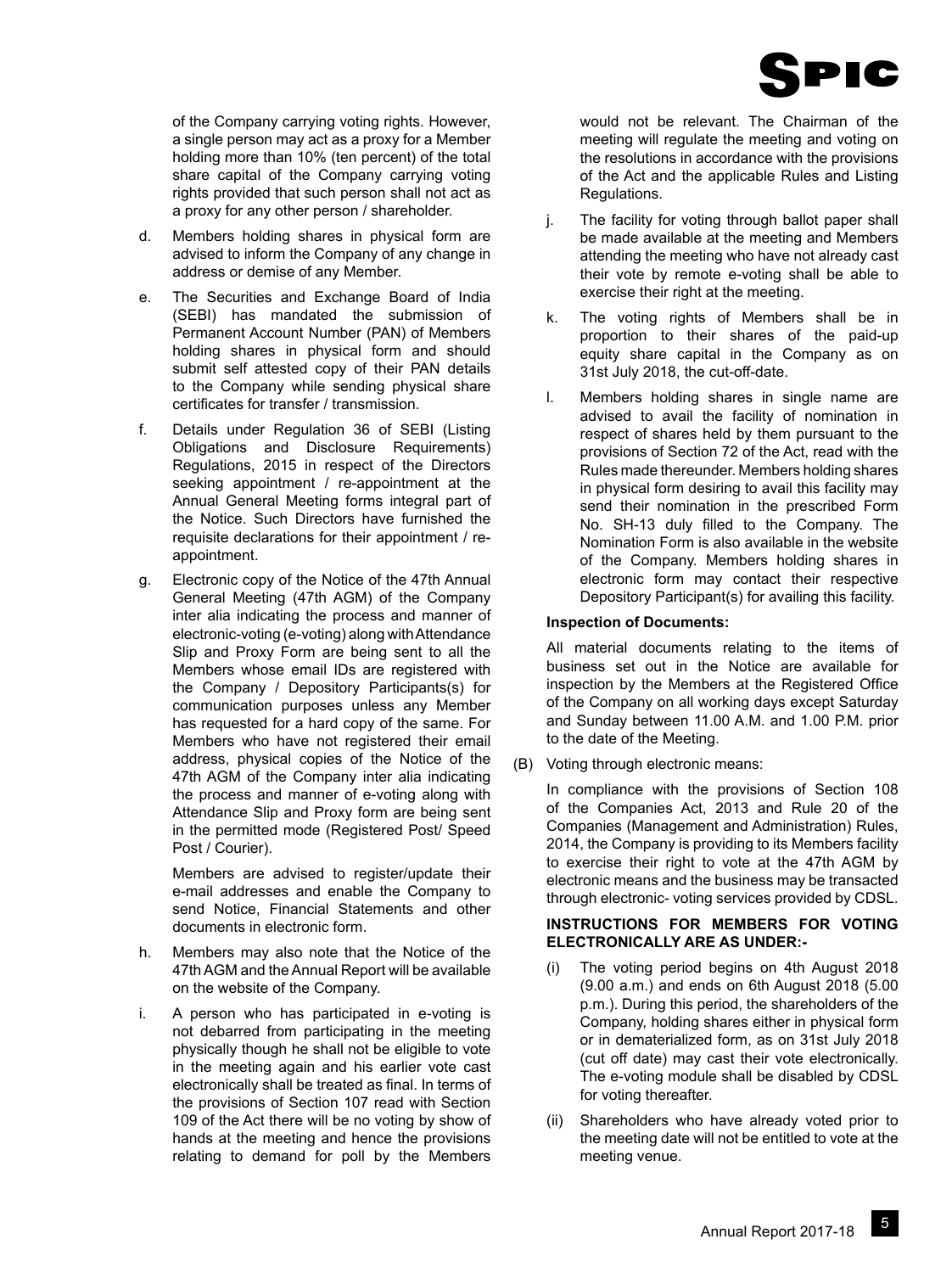

- (iii) The shareholders should log on to the e-voting website www.evotingindia.com.
- (iv) Click on Shareholders.
- (v) Now Enter your User ID
	- a. For CDSL: 16 digits beneficiary ID,
	- b. For NSDL: 8 Character DP ID followed by 8 Digits Client ID,
	- c. Members holding shares in Physical Form should enter Folio Number registered with the Company.
- (vi) Next enter the Image Verification as displayed and Click on Login.
- (vii) If you are holding shares in Demat form and had logged on to www.evotingindia.com and voted on an earlier voting of any company, then your existing password is to be used.
- (viii) If you are a first time user follow the steps given below:

| For Members holding shares in Demat Form<br>and Physical Form |                                                                                                                                                                                                                                                                                                  |  |  |
|---------------------------------------------------------------|--------------------------------------------------------------------------------------------------------------------------------------------------------------------------------------------------------------------------------------------------------------------------------------------------|--|--|
| <b>PAN</b>                                                    | Enter your 10 digit alpha-numeric<br>by Income<br>*PAN<br>issued<br>Tax<br>Department (Applicable<br>for<br>both<br>demat shareholders as<br>well<br>as<br>physical shareholders)                                                                                                                |  |  |
|                                                               | Members who have not updated<br>their PAN with the Company/<br>Depository Participant<br>are<br>requested to use the first two<br>letters of their name and the 8<br>digits of the sequence number<br>in the PAN field.                                                                          |  |  |
|                                                               | In case the sequence number<br>is less than 8 digits enter the<br>applicable number of 0's before<br>the number after the first two<br>characters of the name<br>in<br>CAPITAL letters. Eg. If your<br>name is Ramesh Kumar with<br>sequence number 1 then enter<br>RA00000001 in the PAN field. |  |  |
| Dividend<br>Bank<br>Details OR<br>Date of<br>Birth (DOB)      | Enter the Dividend Bank Details or<br>Date of Birth (in dd/mm/yyyy format)<br>as recorded in your demat account<br>or in the company records in order<br>to login.                                                                                                                               |  |  |
|                                                               | lf<br>both the details<br>are<br>not<br>recorded with the depository<br>or company please enter the<br>member id / folio number in the<br>Dividend Bank details field as<br>mentioned in instruction (v).                                                                                        |  |  |

- (ix) After entering these details appropriately, click on "SUBMIT" tab.
- (x) Members holding shares in physical form will then directly reach the Company selection screen. However, members holding shares in demat form will now reach 'Password Creation' menu wherein they are required to mandatorily enter their login password in the new password field. Kindly note that this password is to be also used by the demat holders for voting for resolutions of any other company on which they are eligible to vote, provided that company opts for e-voting through CDSL platform. It is strongly recommended not to share your password with any other person and take utmost care to keep your password confidential.
- (xi) For Members holding shares in physical form, the details can be used only for e-voting on the resolutions contained in this Notice.
- (xii) Click on the EVSN for the relevant on which you choose to vote.
- (xiii) On the voting page, you will see "RESOLUTION DESCRIPTION" and against the same the option "YES/NO" for voting. Select the option YES or NO as desired. The option YES implies that you assent to the Resolution and option NO implies that you dissent to the Resolution.
- (xiv) Click on the "RESOLUTIONS FILE LINK" if you wish to view the entire Resolution details.
- (xv) After selecting the resolution you have decided to vote on, click on "SUBMIT". A confirmation box will be displayed. If you wish to confirm your vote, click on "OK", else to change your vote, click on "CANCEL" and accordingly modify your vote.
- (xvi) Once you "CONFIRM" your vote on the resolution, you will not be allowed to modify your vote.
- (xvii)You can also take a print of the votes cast by clicking on "Click here to print" option on the Voting page. 4
- (xviii) If a demat account holder has forgotten the login password then Enter the User ID and the image verification code and click on Forgot Password & enter the details as prompted by the system.
- (xix) Note for Non Individual Shareholders and Custodians
	- Non-Individual shareholders (i.e. other than Individuals, HUF, NRI etc.) and Custodian are required to log on to www.evotingindia. com and register themselves as Corporates.
	- A scanned copy of the Registration Form bearing the stamp and sign of the entity should be emailed to helpdesk.evoting@ cdslindia.com.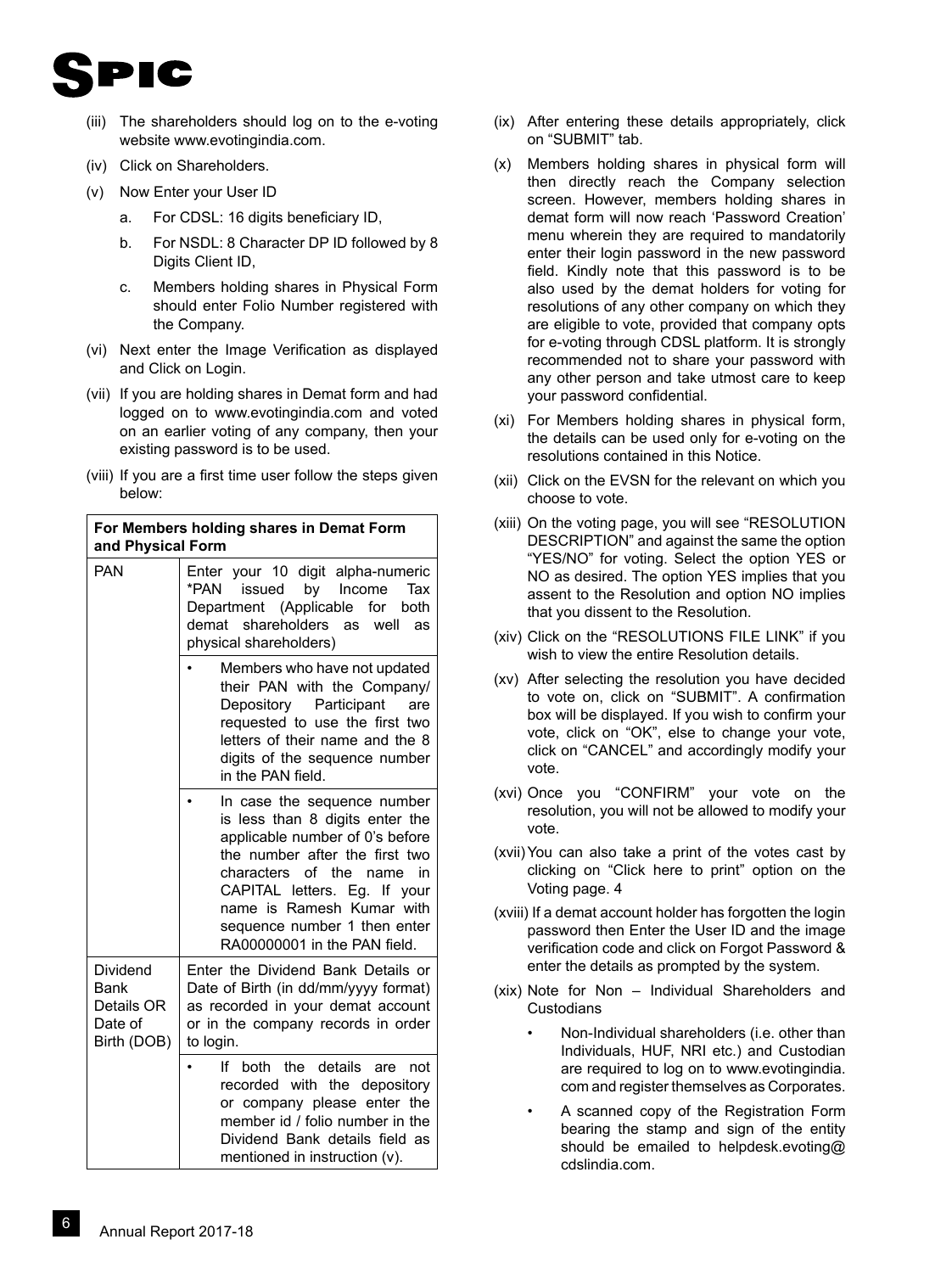

- After receiving the login details a Compliance User should be created using the admin login and password. The Compliance User would be able to link the account(s) for which they wish to vote on.
- The list of accounts linked in the login should be mailed to helpdesk.evoting@cdslindia. com and on approval of the accounts they would be able to cast their vote.
- A scanned copy of the Board Resolution and Power of Attorney (POA) which they have issued in favour of the Custodian, if any, should be uploaded in PDF format in

the system for the scrutinizer to verify the same.

- (xx) In case you have any queries or issues regarding e-voting, you may refer the Frequently Asked Questions ("FAQs") and e-voting manual available at www. evotingindia.com, under help section or write an email to helpdesk.evoting@ cdslindia.com
- (xxi) The Company has appointed M/s B Chandra & Associates Practicing Company Secretaries, Chennai as Scrutinizer for remote E-voting and to conduct poll at AGM.

# **ATTENTION SHAREHOLDERS**

As per latest SEBI Circular No SEBI/MIRSD/DOP1/CIR/P/2018/73 dated 20th April 2018 shareholders holding shares in Physical mode are advised to submit PAN and Bank details to the Company / RTA.

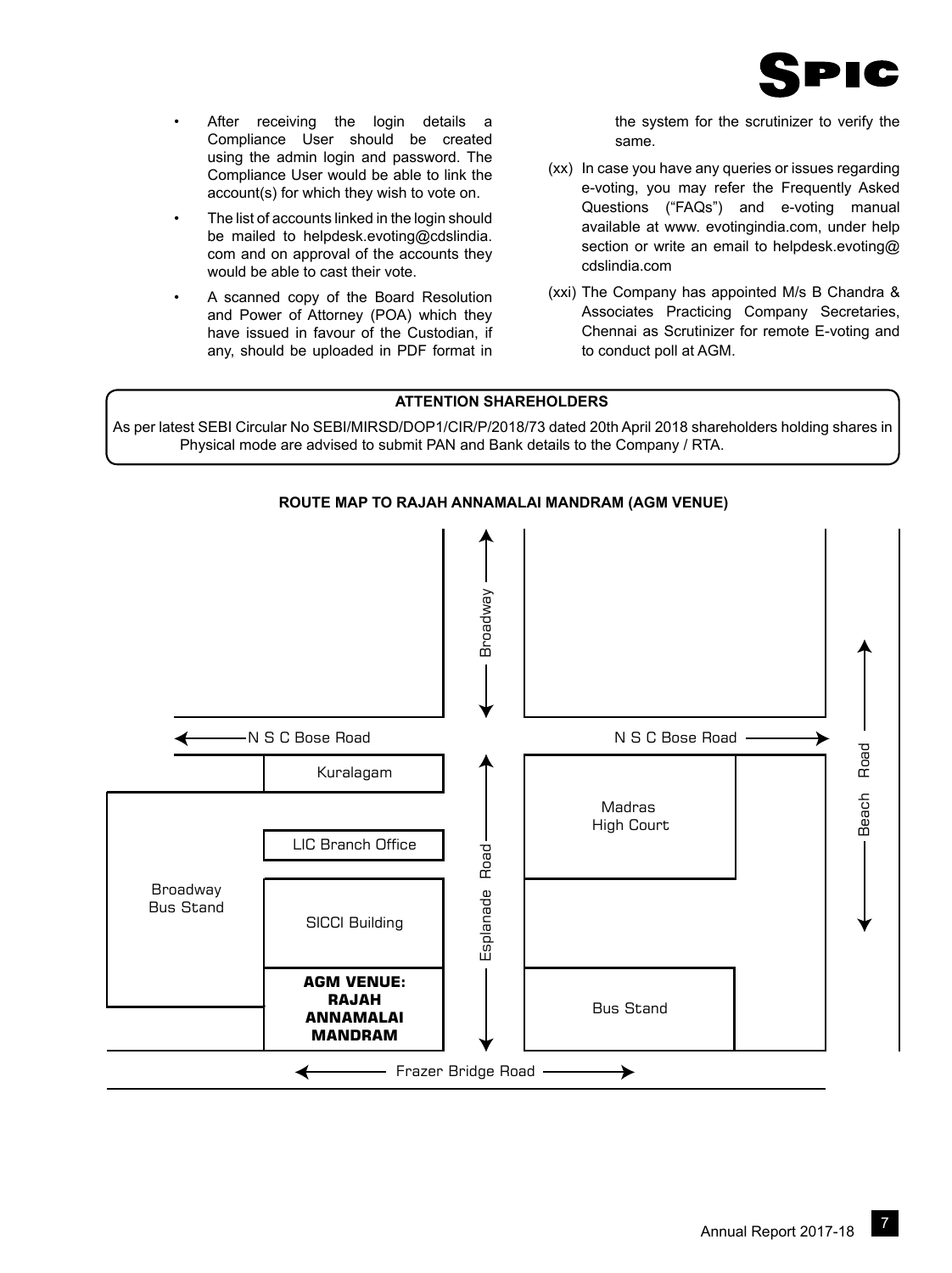# **Annexure to Notice EXPLANATORY STATEMENT**

### **PURSUANT TO SECTION 102 OF THE COMPANIES ACT, 2013.**

The following Explanatory Statement sets out the material facts referred to in Item Nos. 3 to 9 of the Notice convening the 47th AGM:

#### **ITEM No. 3**

The Board of Directors, at their Meeting held on 7th February 2018 on the recommendation of the Nomination and Remuneration Committee had appointed Mr. T K Arun. (DIN: 02163427), as Additional Director of the Company pursuant to Section 161 of the Companies Act, 2013 ("the Act") and will hold office upto the date of this AGM. Notice proposing his candidature has been received from a Member under Section 160 of the Act. The Board recommends the resolution in relation to appointment of Mr. T K Arun as Director for approval by the Members of the Company.

#### **Memorandum of Interest:**

Except Mr. T K Arun, and his relatives, none of the Directors, Key Managerial Personnel of the Company and their relatives is interested in this Resolution.

#### **ITEM No. 4**

The Board of Directors, at their meeting held on 7th February 2018 on the recommendation of Nomination and Remuneration Committee had appointed Mr. S Radhakrishnan (DIN: 00061723) as Independent Director for a period of five years from 7th February 2018 pursuant to applicable provisions of the Act and the SEBI (Listing Obligations & Disclosure Requirements), Regulations 2015 (LODR). In the opinion of the Board, Mr. S Radhakrishnan fulfils the conditions specified in the Act, and LODR for appointment as an Independent Director of the Company and is independent of the Management. Notice proposing his candidature has been received from a Member under Section 160 of the Act. The Board recommends the resolution seeking approval of the Members for the appointment of Mr. S Radhakrisnan as an Independent Director.

#### **Memorandum of Interest:**

Except Mr. S Radhakrishnan,and his relatives, none of the Directors, Key Managerial Personnel of the Company and their relatives is interested in this Resolution.

#### **ITEM No. 5**

The Board of Directors, in their resolution dated 13th June 2018 on the recommendation of the Nomination and Remuneration Committee had appointed Mr. S Visakan, I.A.S. (DIN: 06578414), nominee of Tamilnadu Industrial Development Corporation Ltd. (TIDCO) as Additional Director of the Company pursuant to Section 161 of the Companies Act, 2013 ("the Act") and will hold office upto the date of this AGM. Notice proposing his candidature has been received from TIDCO under Section 160 of the Act. The Board recommends the Resolution in relation to appointment of Mr. S Visakan IAS as Director for approval by the Members of the Company.

#### **Memorandum of Interest:**

Except Mr. S Visakan, IAS and his relatives and Mr. B Elangovan, Nominee Director of TIDCO, none of the Directors, Key Managerial Personnel of the Company and their relatives is interested in this Resolution

## **ITEM No. 6**

The Board of Directors, on the recommendation of the Audit Committee, at their meeting held on 17th May 2018 appointed Mr. P.R.Tantri, Cost Accountant, (M. No 2403) as Cost Auditor at a remuneration of ₹1,00,000/- (Rupees One lakh only) subject to applicable tax and levies to conduct the cost audit of the cost accounts and records of the Fertilizers Division of the Company for the financial year ending 31 March, 2019. In accordance with the provisions of Section 148 of the Act, and the Rules made thereunder, the remuneration payable to the Cost Auditor shall be ratified by the Members of the Company.

Accordingly, consent of the Members is sought for passing an Ordinary Resolution as set out in Item No. 6 of the Notice for ratification of the remuneration payable to the Cost Auditor for the financial year ending 31 March, 2019.

#### **Memorandum of Interest:**

None of the Directors, Key Managerial Personnel of the Company and their relatives is interested in this Resolution.

### **ITEM No. 7**

During the year 2017-18, the Company had purchased raw materials from M/s. Wilson International Trading Pte Limited, Singapore for  $\bar{\tau}$  35,173.79 lacs (including demurage charges) in the ordinary course of business and at arm's length basis. The transaction is considered material pursuant to Regulation 23 the SEBI (Listing Obligations & Disclosure Requirements), Regulations 2015 (LODR) and hence the proposed Ordinary Resolution seeking approval of the Members. The transaction was earlier approved by the Audit Committee / Board of Directors as required under the Company's Policy on Related Party Transactions. As per LODR, all Related Parties shall abstain from voting on the resolution seeking approval of Members. Wilson International Trading Pte Limited, Singapore do not hold any shares in the Company.

The Board recommends the Ordinary Resolution seeking consent of the Members as set out at Item No.7 of the Notice for having entered into transactions with a Related Party.

#### **Memorandum of Interest:**

Except Mr. Ashwin C Muthiah, Chairman and his relatives, none of the Directors, Key Managerial Personnel of the Company and their relatives is interested in this Resolution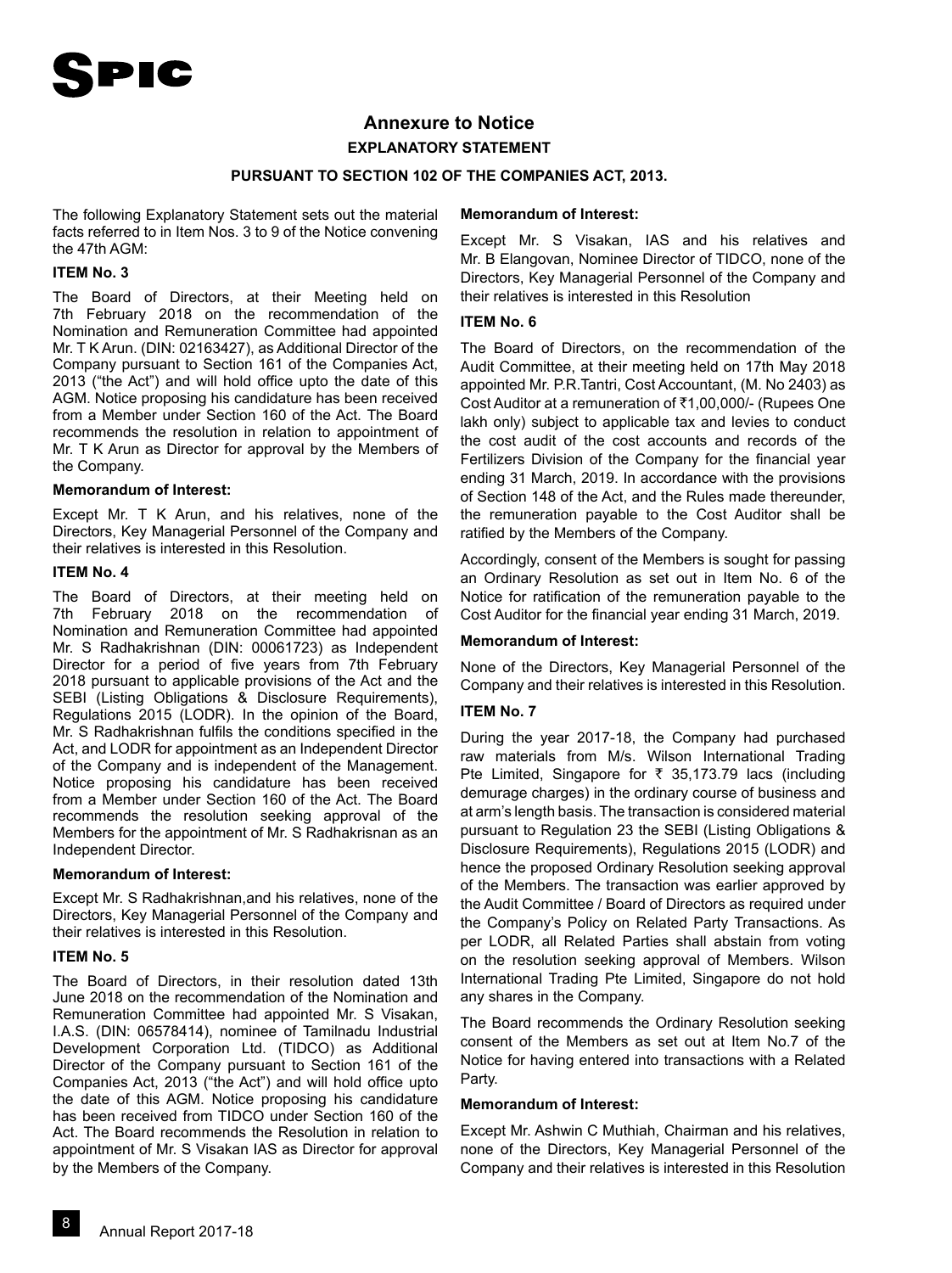

### **ITEM No. 8**

The Board of Directors at their Meeting held on 7th February 2018 had approved the request of Tuticorin Alkali Chemicals and Fertilizers Limited (TFL) for conversion of unsecured loans, outstanding dues payable to SPIC and the 20,00,000, 5% Redeemable Cumulative Preference Shares of  $\bar{\tau}$  100/- each held by SPIC, all into 4,68,50,000 equity shares of  $\overline{5}10/-$  each at par subject to various statutory approvals and to execute a consent affidavit to the NCLT.

The Scheme envisaging conversion into equity shares of TFL was based on the directions of BIFR. Consequent upon dismantling of BIFR, the matter was referred to National Company Law Tribunal (NCLT). Hence, TLF has approached NCLT seeking directions for converting the money brought in by promoters and the Preference Shares held by them into equity shares.

The aggregate amount of investments so far made along with the proposed investment in TFL would be in excess of the limits the Board is authorised to invest. Hence pursuant to Section 186 and other applicable provisions of the Act, approval of the Members is sought for the proposed investment.

The Board recommends the Special Resolution seeking consent of the Members for investing in the securities of TFL, an Associate and therefore a Related Party.

#### **Memorandum of Interest:**

Except Mr. B Narendran and his relatives, none of the Directors, Key Managerial Personnel of the Company and their relatives is interested in this Resolution.

#### **ITEM No. 9**

The Board of Directors of the Company at their Meeting held on 17th May 2018, subject to approval of shareholders had approved the proposal of pledging the Equity Shares held/to be held in Greenam Energy Private Limited (Greenam) for a value not exceeding ₹12 Crores (Rupees Twelve Crore Only) in favour of Indian Renewable Energy Development Agency Limited (IREDA) to secure the term loan of  $\bar{\tau}$  88 Crores sanctioned by IREDA to Greenam Energy Private Limited (Greenam) and to execute an undertaking in favour of IREDA for (a) non - disposal of such Equity Shares during the tenure of the facility and (b) to meet any shortfall in resources of the Greenam for completing the project.

The aggregate amount of investments so far made by the Company and the security to be given by way of pledge of equity shares of value not exceeding  $\bar{\tau}$  12 Crores is in excess of the limits the Board is authorised to give under Section 186 of the Act. Hence the proposed resolution seeking approval of the Members.

The Board recommends the Special Resolution seeking consent of the Members for pledging the Equity Shares up to an aggregate amount not exceeding  $\bar{\tau}$  12 Crores, execute Undertaking for non-disposal of equity shares and to meet any shortfall in the resources of Greenam for completing the project.

## **Memorandum of Interest:**

Except Mr. S R Ramakrishnan, Whole-time Director and his relatives, none of the Directors, Key Managerial Personnel of the Company and their relatives is interested in this **Resolution** 

> (By Order of the Board) For SOUTHERN PETROCHEMICAL INDUSTRIES CORPORATION LTD.

| Place: Chennai     | M B Ganesh |
|--------------------|------------|
| Date: 14 June 2018 | Secretary  |

## **Details of the Directors seeking appointment/re-appointment at the 47th Annual General Meeting**

## **[Pursuant to Regulation 36 of SEBI (Listing Obligations and Disclosure Requirements) Regulations, 2015]**

#### **MR. S R RAMAKRISHNAN**

Mr. S R Ramakrishnan, (DIN: 00120126) aged 69 years, is B.Tech (Chem) from IIT Madras. He joined SPIC in 1972 and worked in various departments including operation, process engineering, Technical services, R&D, Corporate Planning, etc. He is a Director of The Fertiliser Association of India, SPIC Officers and Staff Welfare Foundation and Greenam Energy Private Limited and not a Member of any Committee of other companies. Does not hold any equity shares in the Company and there is no relationship between the Directors inter-se.

#### **MR. T.K. ARUN**

Mr. T K Arun, 58, (DIN: 02163427), holds a Bachelor's Degree in Commerce and is an Associate Member of the Institute of Company Secretaries of India, New Delhi. He retired on 31st October 2017, as the Senior General Manager and Secretary of TIDCO, wholly owned by the Government of Tamil Nadu and during his tenure with TIDCO he had served as Nominee Director of many companies assisted by TIDCO such as Titan Company Limited, Southern Petrochemical Industries Corporation Limited, Tamilnadu Petroproducts Limited, Ascendas IT Park Chennai Limited (Ascendas), Tanflora Infrastructure Park, Limited, TIDEL Park Limited, Titan Time Products Ltd., TRIL Info Park Limited, Tamil Nadu Road Development Company Limited and Manali Petrochemicals Limited. He was Member of Audit Committee and various other committees of the said companies.

Has experience in investment promotion and project development in sectors like ports, water supply and infrastructure. He has wide experience in commercial negotiations, contracting and contract management, structuring of PPP infrastructure projects in Ports, roads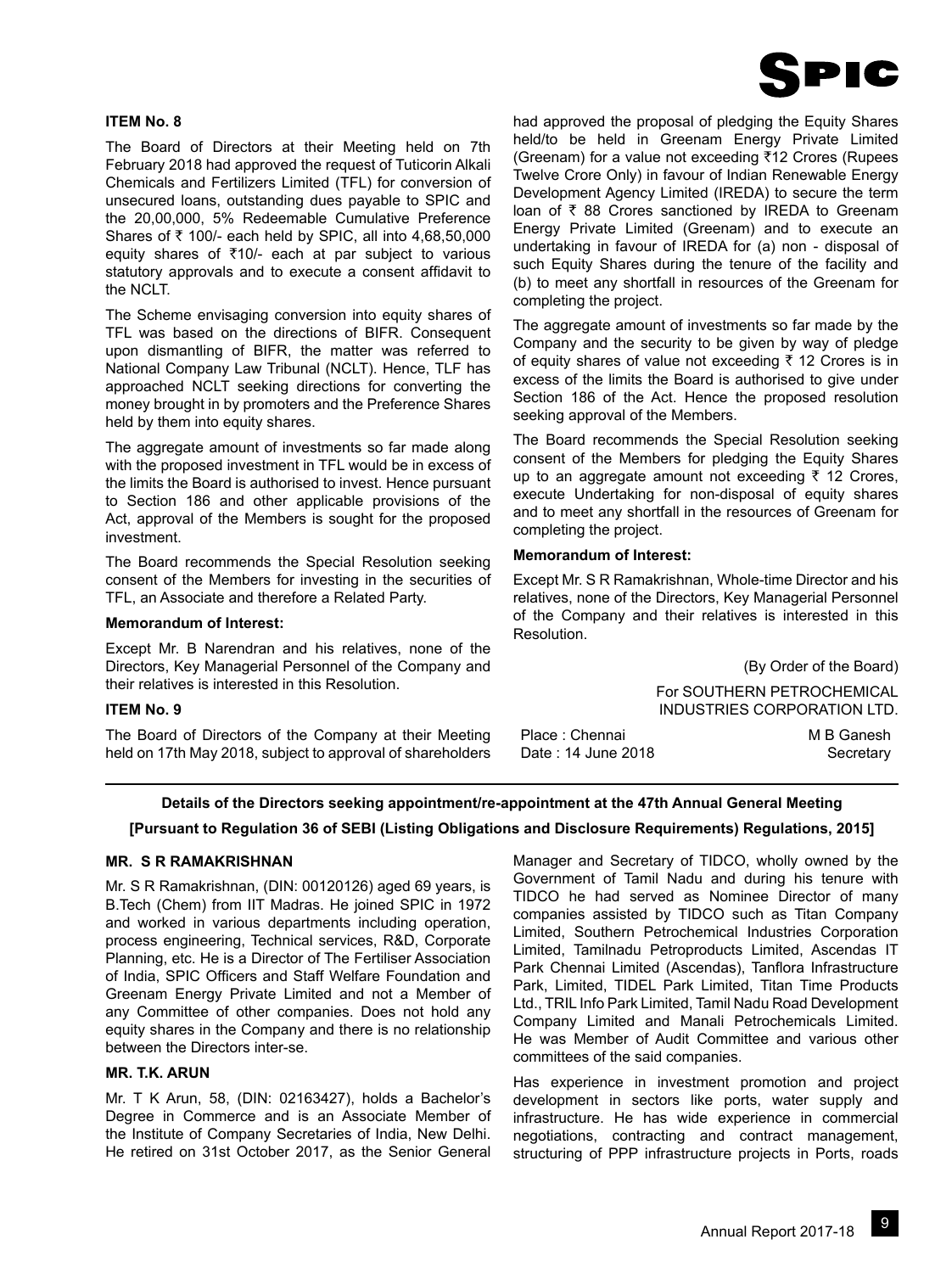

and IT sectors, procurement of developers for PPP projects, Management of PPP contracts, management of project contracts including financing, concession documents, arbitration and conciliation proceedings and asset re-structuring.

Presently he is advising established corporates on legal, administrative and governance processes. He does not hold any shares in the Company and there is no relationship between the Directors inter-se.

#### **MR. S RADHAKRISHNAN**

Mr. S Radhakrishnan, (DIN: 00061723) aged around 67 years, is a Mechanical Engineer from Madras University. He joined SPIC in 1973 and retired from SPIC in 2008. Has experience of over 43 years in the areas of Engineering, Procurement, Construction, Commissioning, Operation, Maintenance, Inspection, Technical Services, Project Execution & Management and Contracting in Power, Oil & Gas, Chemical & Petrochemical, Fertilizer and other industrial sectors in India, Middle East and Singapore holding key management positions.

He has held Directorship in Technip India Limited, Indo Jordan Chemicals Limited – Jordan, Industries Chimiques Du Senegal S.A – Senegal, The Fertiliser Association of India, National Aromatics and Petrochemicals Corporation Limited, SPIC Petrochemical Limited, EDAC Automation Limited, EDAC staffing Solutions Private Limited and EDAC Engineering (S) Private Limited, Singapore and EDAC Universe Pvt Limited – Singapore. Currently he holds directorship in Rivolu Sofware Pvt Limited.

He also holds accreditation as Associate faculty of Risk Management conferred by British Safety council, London. He holds 450 equity shares in the Company and there is no relationship between the Directors inter-se.

## **MR. S VISAKAN, IAS.**

Mr. S Visakan I.A.S, (DIN: 06578414), aged 47, holds B.E and MBA degrees. He is a 2014 batch lAS Officer who has held many key positions in various departments in the Government of Tamil Nadu . At present he serves as Executive Director of Tamilnadu Industrial Development Corporation Limited. At present he is also Director of Tamilnadu Polymer Industries Park Limited and Tamilnadu Petroproducts Limited. He does not hold any shares in the Company and there is no relationship between the Directors inter-se.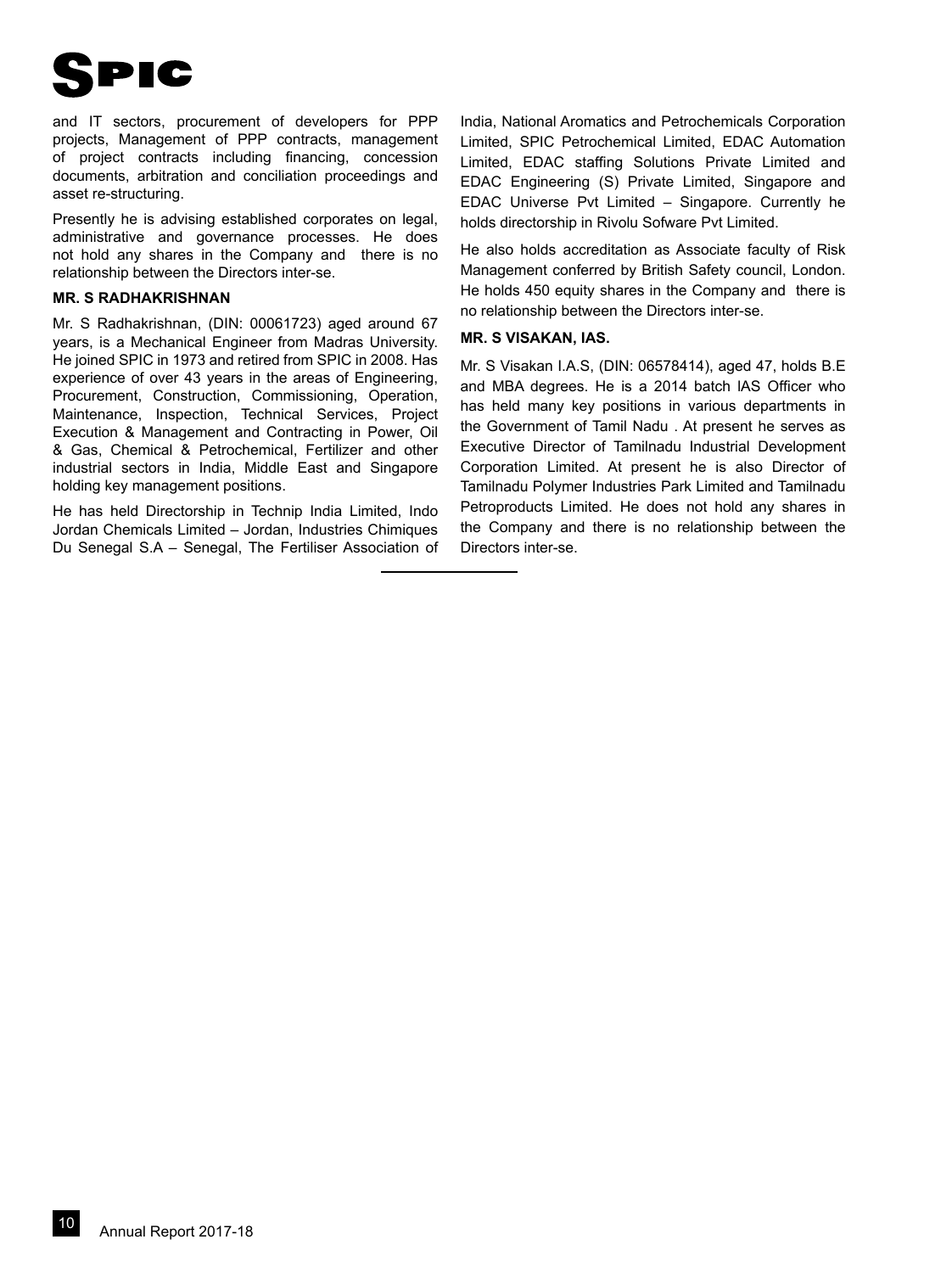

 $\chi$ 

# **SOUTHERN PETROCHEMICAL INDUSTRIES CORPORATION LIMITED**

"SPIC House" No 88, Mount Road, Guindy, Chennai 600 032. CIN: L11101TN1969PLC005778

**PROXY FORM**

| Name of the Member (s)      |  |
|-----------------------------|--|
| <b>Registered Address</b>   |  |
| E-mail Id                   |  |
| Folio No / DP ID- Client ID |  |

I / we being the Member(s) of shares of the above named Company, hereby appoint

|  | E-mail Id : ……………………………………………… |  |
|--|--------------------------------|--|
|  |                                |  |
|  |                                |  |
|  |                                |  |
|  |                                |  |

as my/our proxy to attend and vote (on a poll) for me/us and on my/our behalf at the 47th Annual General Meeting of the Company, to be held on Tuesday, the 7th day of August 2018 at 2.30 P.M. at Rajah Annamalai Mandram, Chennai and at any adjournment thereof in respect of such resolutions as are indicated below:

| SI.<br>No | <b>Resolution / Subject</b>                                                                                                                                                  | <b>For</b> | <b>Against</b> |
|-----------|------------------------------------------------------------------------------------------------------------------------------------------------------------------------------|------------|----------------|
| 1         | To consider and adopt                                                                                                                                                        |            |                |
|           | The audited financial statement of the Company for the financial year ended<br>а.<br>31st March 2018 and the Reports of the Board of Directors and Auditors thereon.         |            |                |
|           | The audited consolidated financial statement of the Company for the financial year<br>b.<br>ended 31st March 2018                                                            |            |                |
| 2         | Appointment of Mr S R Ramakrishnan, as Director of the Company.                                                                                                              |            |                |
| 3         | Appointment of Mr T K Arun as Director of the Company.                                                                                                                       |            |                |
| 4         | Appointment of Mr S Radhakrishnan as an Independent Director of the Company.                                                                                                 |            |                |
| 5         | Appointment of Mr S Visakan, IAS, as Nominee Director representing TIDCO.                                                                                                    |            |                |
| 6         | Ratification of appointment of Thiru T R Tantri pursuant to Section 148 of the<br>Companies Act, 2013 as Cost Auditor of the Company on a remuneration of ₹1,00,000/-        |            |                |
| 7         | To approve the transactions entered into by the Company with a related party during<br>the year 2017-18 considered material as per Regulation 23 of the Listing Regulations. |            |                |
| 8         | To invest in M/s Tuticorin Alkali Chemicals and Fertilizers Limited.                                                                                                         |            |                |
| 9         | Pledging of Equity Shares of Greenan Energy Private Limited in favour of IREDA.                                                                                              |            |                |

Signed this ......…… day of…....…… 2018

| Signature of the Shareholder | Signature of the Proxy holder(s) | Affix Re |
|------------------------------|----------------------------------|----------|
|                              |                                  | Revenue  |
|                              |                                  | Stamp    |

1/ enue mp

**Note: This form of proxy in order to be effective should be duly completed and deposited at the Registered Office of the Company, not less than 48 hours before the commencement of the meeting.**

 $\mathbb X$ 

 $\mathbb{\mathscr{K}}$